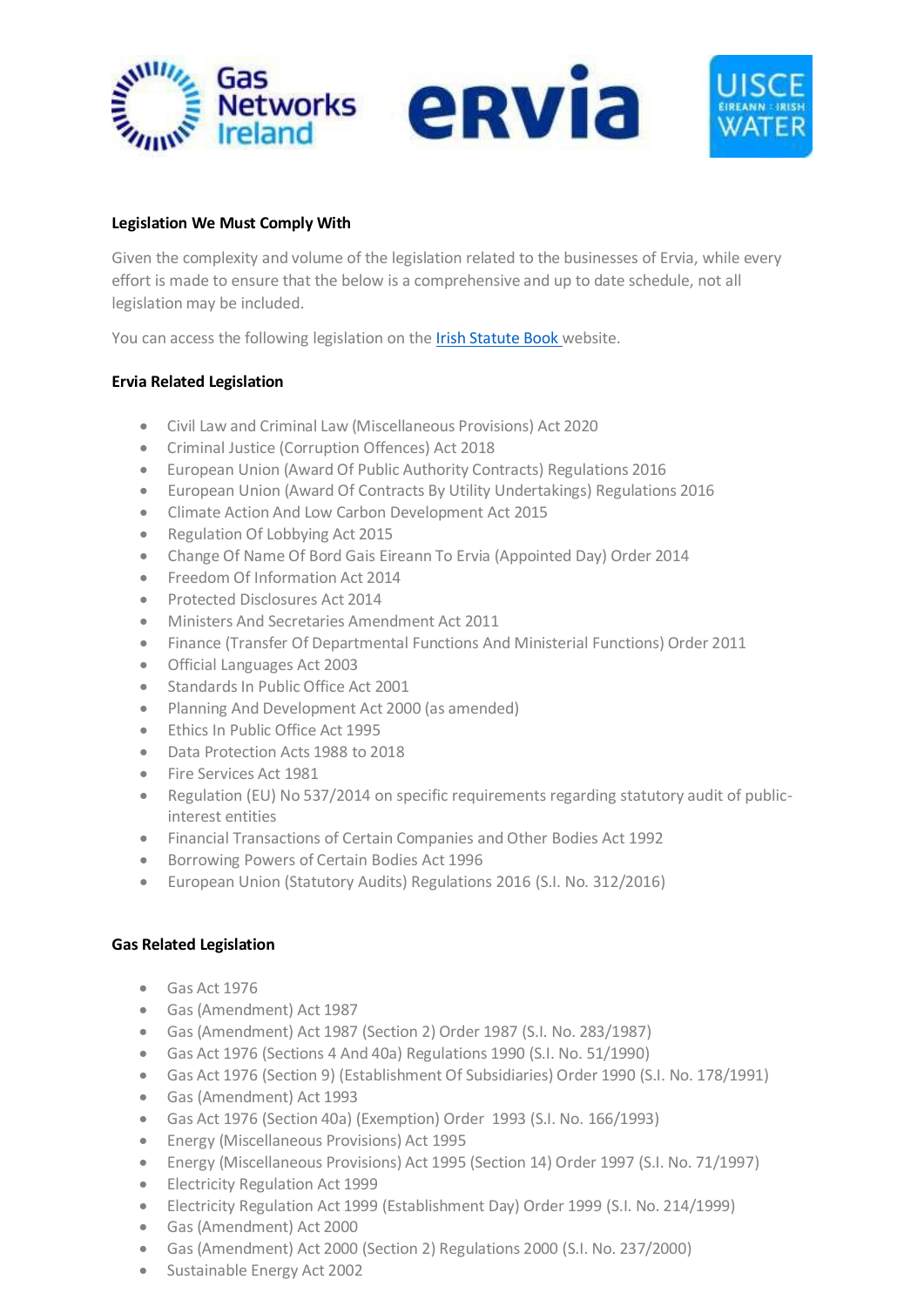

- Gas (Interim) (Regulation) Act 2002
- Gas (Interim) (Regulation) Act 2002 (Criteria For Determination Of Applications For Natural Gas Licences) Regulations 2002 (S.I. No. 265/2002)
- Gas Act 1976 (Section 10a(1)(E)) (Annual Rate Of Consumption) Regulations 2002 (S.I. No. 545/2002)
- Sustainable Energy Act 2002 (Establishment Day) Order 2002 (S.I. No. 655/2002)
- Gas (Amendment) Act 1987 (Section 2) (Distribution) Order 2003 (S.I. No. 196/2003)
- Energy (Miscellaneous Provisions) Act 2006
- Gas (Amendment) Act 2009
- Regulation (EC) No 715/2009 Of The European Parliament And Of The Council Of 13 July 2009 On Conditions For Access To The Natural Gas Transmission Networks And Repealing Regulation (EC) No 1775/2005
- Directive 2009/73/EC Of The European Parliament And Of The Council Of 13 July 2009 Concerning Common Rules For The Internal Market In Natural Gas And Repealing Directive 2003/55/EC, as amended by Directive (EU) 2019/692 of the European Parliament and of the Council of 17 April 2019
- Regulation (EU) No 994/2010 Of The European Parliament And Of The Council Of 20 October 2010 Concerning Measures To Safeguard Security Of Gas Supply And Repealing Council Directive 2004/67/EC
- Directive 2011/92/EU Of The European Parliament And Of The Council Of 13 December 2011 On The Assessment Of The Effects Of Certain Public And Private Projects On The Environment
- Energy (Miscellaneous Provisions) Act 2012
- Sustainable Energy Act 2002 (Section 8(2)) (Conferral Of Additional Functions Renewable Energy) Order 2012 (S.I. No. 158/2012)
- Directive 2012/27/EU Of The European Parliament And Of The Council Of 25 October 2012 On Energy Efficiency, Amending Directives 2009/125/EC And 2010/30/EU And Repealing Directives 2004/8/EC And 2006/32/EC
- Gas Regulation Act 2013
- European Union (Security Of Natural Gas Supply) Regulations 2013 S.I. No. 336/2013
- Companies Act 2014
- ESB (Electronic Communications Networks) Act 2014
- Change Of Name Of Bord Gais Eireann To Ervia (Appointed Day) Order 2014 (S.I. No. 287/2014)
- EU (Energy Efficiency) Regulations 2014 (S.I. No. 426/2014)
- European Communities (Internal Market In Natural Gas And Electricity) (Amendment) Regulations 2015 (S.I. No. 16/2015)
- Gas Act 1976 (Appointment Of Majority-shareholding Minister) Order 2015 (S.I. No. 535/2015)
- Section 16a (5) Energy (Miscellaneous Provisions) Act 1995 (Deemed Contracts) Regulations 2015 (S.I. No. 603/2015)
- UK Modern Slavery Act 2015
- Energy Act 2016
- Mineral Development Act 2017
- European Union (Internal Market in Natural Gas) Regulations 2020 (SI 83 of 2020)